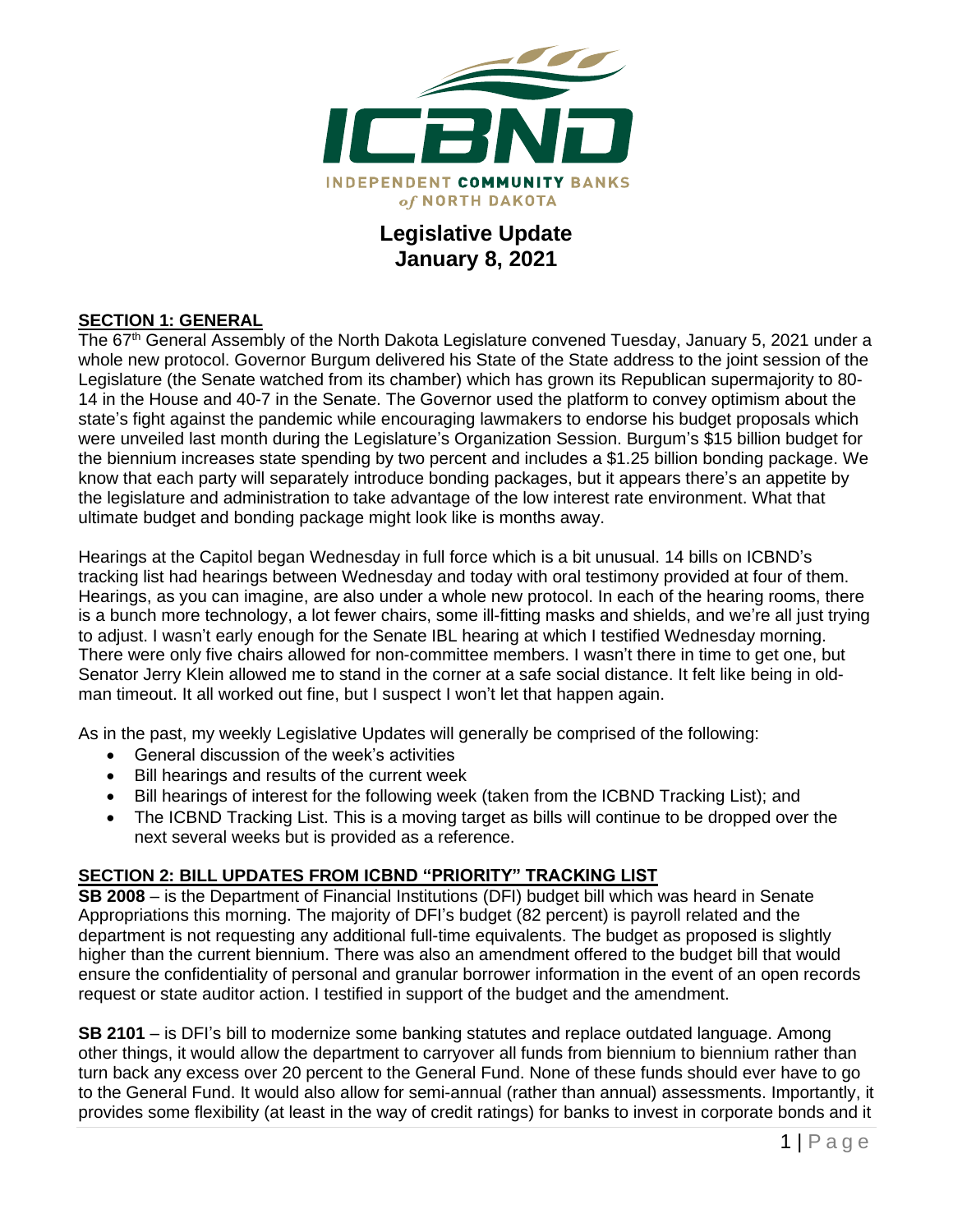allows for expanded investment in service corporations (United States vs. just North Dakota). ICBND testified in support of this bill. It passed unanimously out of Senate IBL Committee on Wednesday and passed unanimously on the Senate Floor this afternoon.

**SB 2102**– relates to the DFI Commissioner and the State Banking Board's authority relative to dissolution, insolvency, receivership and liquidation of financial institutions under DFI supervision. The bill would allow the department more flexibility to act in the event of an emergency (ransomware attack for instance) or the necessary closure of an institution. Commissioner Kruse presented this bill and SB 2101 conceptually to the ICBND Legislative Committee in October. ICBND testified in support of the bill and it received a 6-0 Do Pass vote from the Senate IBL Committee.

**HB 1026** – relates to financial criteria for grain buyers, grain brokers, grain processors, and warehousemen licenses. This bill has been in the works since well before the last session and is the result of a great deal of work in the interim. Vulnerabilities in the law and practices have existed forever but was really brought to light with the Hunter Hansen debacle a couple years ago. With jurisdiction now under the Ag department as opposed to the PSC, it appears progress is being made. ICBND and others met with House Ag Committee Chairman Dennis Johnson, Ag Commissioner Doug Goehring, and others from the Ag Department Tuesday afternoon to discuss issues with an amendment that was being planned to submit. The financial services working group proposed alternative language that would still allow flexibility for the Ag Commissioner to order a facility to cease operations, but better clarified the assets under the department's control. The amendments that were ultimately introduced included the changes satisfactory to us. The House Ag Committee took no action on the bill Thursday.

**HB 1050** – is a bill introduced by the Bank of North Dakota that would exempt it from some of the business incentive accountability reporting for PACE loans. The business accountability reporting as implemented over a decade ago really relates to entities having to report back to the state when incentives were designed to add jobs. Most of the PACE loans don't have a "jobs" requirement and it just ends up amounting to unnecessary administrative work for BND employees and ultimately community bank employees who were also involved in the projects. ICBND testified in support of the Bill. House IBL Committee Vice Chairman Keiser asked that BND draft an amendment where they would still have to report for those incentive situations that actually did have a "jobs" requirement.

| <b>Date and</b><br>Time | <b>Bill</b><br><b>Number</b> | <b>Short Title</b>                                                                                                                          | <b>Committee</b>                                                       |
|-------------------------|------------------------------|---------------------------------------------------------------------------------------------------------------------------------------------|------------------------------------------------------------------------|
| 01/08/2021<br>09:00     | HB 1002                      | A BILL for an Act to provide an appropriation for defraying the<br>expenses of the office of the secretary of state and public<br>printing. | House Appropriations -<br>Education and<br><b>Environment Division</b> |
| 01/08/2021<br>10:00     | HB 1011                      | A BILL for an Act to provide an appropriation for defraying the<br>expenses of the securities department.                                   | House Appropriations -<br><b>Government Operations</b><br>Division     |
| 01/08/2021<br>11:00     | <b>SB 2008</b>               | A BILL for an Act to provide an appropriation for defraying the<br>expenses of the department of financial institutions.                    | Senate Appropriations                                                  |
| 01/11/2021<br>11:00     | HB 1005                      | A BILL for an Act to provide an appropriation for defraying the<br>expenses of the state treasurer.                                         | House Appropriations -<br><b>Government Operations</b><br>Division     |
| 01/12/2021<br> 08:00    | HB 1062                      | Relating to the confidentiality of insurance filingsrelating to<br>insurance company records held by the insurance commissioner.            | House Industry,<br><b>Business and Labor</b>                           |
| 01/12/2021<br>08:30     | SB 2072                      | Relating to unfair trade practices and the use of rebates in the<br>business of insurance; and to declare an emergency.                     | Senate Industry,<br><b>Business and Labor</b>                          |

## **SECTION 3: BILL HEARINGS NEXT WEEK**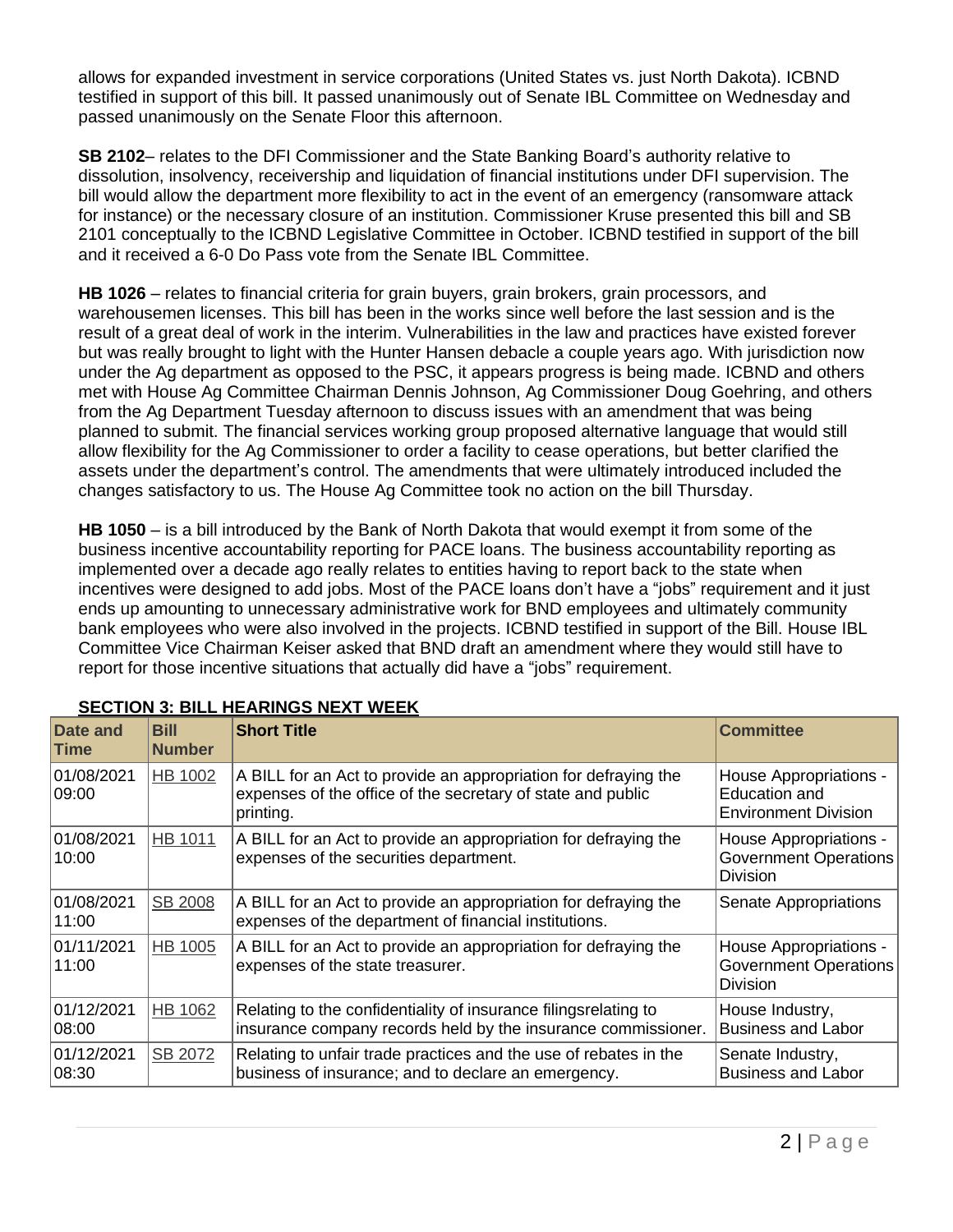| 01/12/2021<br>10:30 | SB 2034        | Relating to written advisory opinions regarding ethics.                                                                                                                                                                                                                                                                   | Senate Judiciary                                                          |
|---------------------|----------------|---------------------------------------------------------------------------------------------------------------------------------------------------------------------------------------------------------------------------------------------------------------------------------------------------------------------------|---------------------------------------------------------------------------|
| 01/12/2021<br>11:00 | <b>HB 1022</b> | A BILL for an Act to provide an appropriation for defraying the<br>expenses of the retirement and investment office; and to provide<br>an exemption.                                                                                                                                                                      | House Appropriations -<br><b>Government Operations</b><br><b>Division</b> |
| 01/12/2021<br>01:45 | <b>HB 1087</b> | Relating to third-party reinsurance; relating to premium taxes and<br>credits for insurance companies and the establishment of an<br>invisible reinsurance pool for the individual health insurance<br>market; to provide for a study; to provide a penalty; to provide an<br>appropriation; and to declare an emergency. | House Industry,<br><b>Business and Labor</b>                              |
| 01/13/2021<br>08:30 | SB 2014        | A BILL for an Act to provide an appropriation for defraying the<br>expenses of the industrial commission and the agencies under its<br>control; to provide contingent funding; to provide for a transfer;<br>and to provide an exemption.                                                                                 | <b>Senate Appropriations</b>                                              |
| 01/13/2021<br>10:30 | SB 2048        | Relating to the Revised Uniform Unclaimed Property Act; relating<br>to abandoned and unclaimed property; to repeal chapter 47-30.1<br>of the North Dakota Century Code, relating to the uniform<br>unclaimed property act; to provide for a report; to provide a<br>penalty; and to provide a continuing appropriation.   | Senate Industry,<br><b>Business and Labor</b>                             |
| 01/13/2021<br>10:45 | <b>HB 1004</b> | A BILL for an Act to provide an appropriation for defraying the<br>expenses of the state auditor.                                                                                                                                                                                                                         | House Appropriations -<br><b>Government Operations</b><br>Division        |
| 01/13/2021<br>02:00 | SB 2127        | Relating to the housing incentive fund; and to provide an<br>appropriation.                                                                                                                                                                                                                                               | Senate Industry,<br><b>Business and Labor</b>                             |
| 01/13/2021<br>02:30 | HB 1010        | A BILL for an Act to provide an appropriation for defraying the<br>expenses of the insurance commissioner; and to provide an<br>appropriation for the distribution of funds from the insurance tax<br>distribution fund.                                                                                                  | House Appropriations -<br><b>Government Operations</b><br><b>Division</b> |
| 01/14/2021<br>11:00 | HB 1024        | A BILL for an Act to provide an appropriation for defraying the<br>expenses of the ethics commission.                                                                                                                                                                                                                     | House Appropriations -<br><b>Government Operations</b><br><b>Division</b> |

Legislator contact information can be found at<http://www.legis.nd.gov/contact-my-legislators> and you can check on any legislative activities through the Legislative Council's web page at [www.legis.nd.gov.](http://www.legis.nd.gov/)

Thank you for your participation in the legislative process. Please call, email or text me with any questions or concerns. If you'd like to be taken off this distribution list or if there are others in your organization that should be on the distribution list for the legislative updates, please let me know.

Sincerely,

Bang D. Haugen

*Barry D. Haugen [barryh@icbnd.com](mailto:barryh@icbnd.com) cell: 701.955.4308 office: 701.258.7121*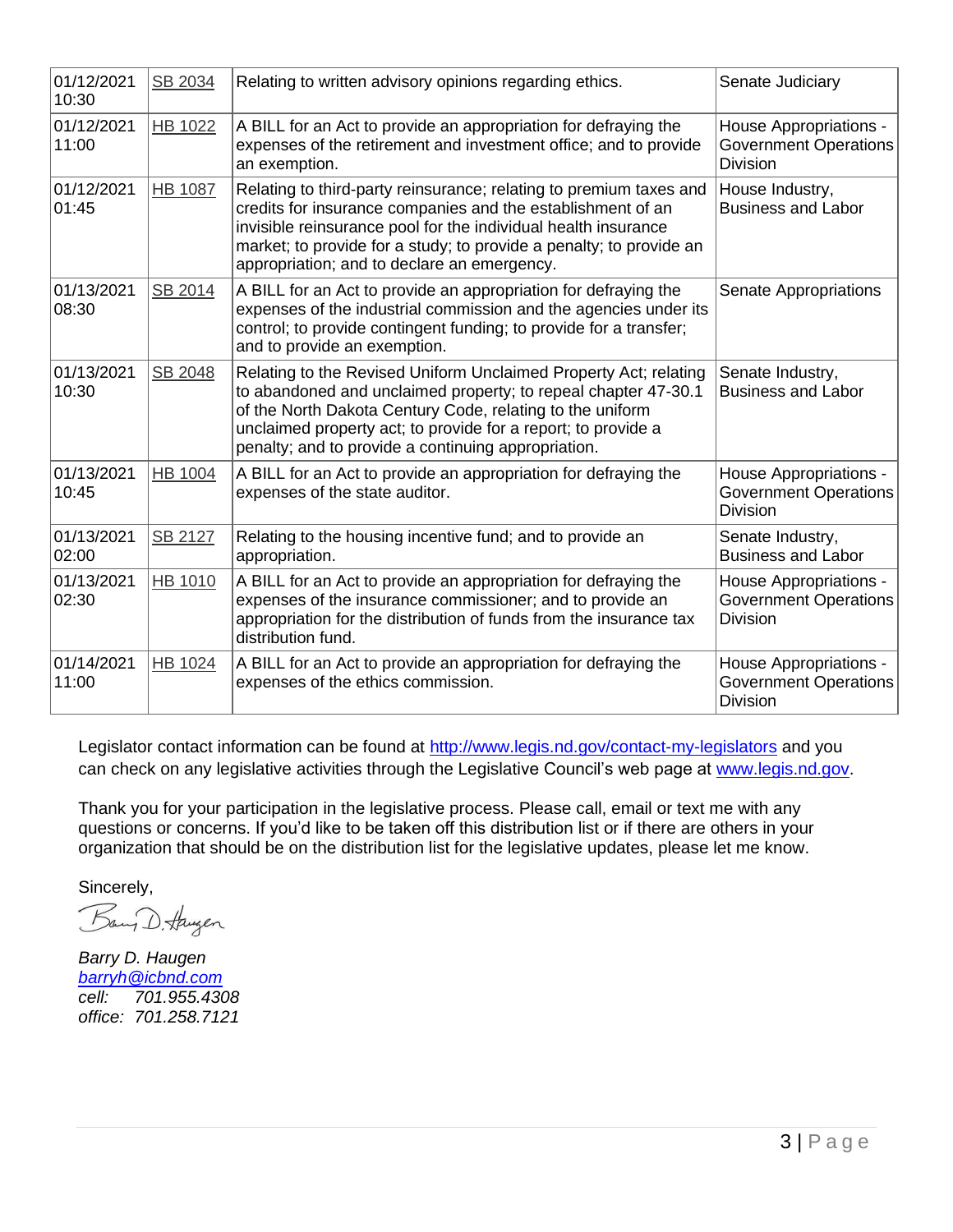

# **ICBND BILL TRACKING LIST**

| <b>Bill</b>    | <b>Status</b>                                                                                                                                     | <b>Title</b>                                                                                                                                                                                                          |
|----------------|---------------------------------------------------------------------------------------------------------------------------------------------------|-----------------------------------------------------------------------------------------------------------------------------------------------------------------------------------------------------------------------|
| HB 1002        | House: INTRODUCED<br>01/05 H Introduced, first<br>reading, referred<br>Appropriations Committee<br>01/08 H Committee Hearing -<br>09:00 AM        | A BILL for an Act to provide an appropriation for defraying the expenses<br>of the office of the secretary of state and public printing.                                                                              |
| <b>HB 1004</b> | House: INTRODUCED<br>01/05 H Introduced, first<br>reading, referred<br><b>Appropriations Committee</b><br>01/13 H Committee Hearing -<br>10:45 AM | A BILL for an Act to provide an appropriation for defraying the expenses<br>of the state auditor.                                                                                                                     |
| HB 1005        | House: INTRODUCED<br>01/05 H Introduced, first<br>reading, referred<br>Appropriations Committee<br>01/11 H Committee Hearing -<br>10:30 AM        | A BILL for an Act to provide an appropriation for defraying the expenses<br>of the state treasurer.                                                                                                                   |
| HB 1010        | House: INTRODUCED<br>01/05 H Introduced, first<br>reading, referred<br>Appropriations Committee<br>01/13 H Committee Hearing -<br>02:30 PM        | A BILL for an Act to provide an appropriation for defraying the expenses<br>of the insurance commissioner; and to provide an appropriation for the<br>distribution of funds from the insurance tax distribution fund. |
| HB 1011        | House: INTRODUCED<br>01/05 H Introduced, first<br>reading, referred<br>Appropriations Committee<br>01/08 H Committee Hearing -<br>10:00 AM        | A BILL for an Act to provide an appropriation for defraying the expenses<br>of the securities department.                                                                                                             |
| HB 1022        | House: INTRODUCED<br>01/05 H Introduced, first<br>reading, referred<br><b>Appropriations Committee</b><br>01/12 H Committee Hearing -<br>11:00 AM | A BILL for an Act to provide an appropriation for defraying the expenses<br>of the retirement and investment office; and to provide an exemption.                                                                     |
| HB 1024        | House: INTRODUCED<br>01/05 H Introduced, first<br>reading, referred<br>Appropriations Committee<br>01/14 H Committee Hearing -<br>11:00 AM        | A BILL for an Act to provide an appropriation for defraying the expenses<br>of the ethics commission.                                                                                                                 |
| HB 1026        | House: INTRODUCED<br>01/05 H Introduced, first                                                                                                    | Relating to financial criteria for grain buyer, grain broker, grain<br>processor, and warehousemen licenses, and licensing and bonding for                                                                            |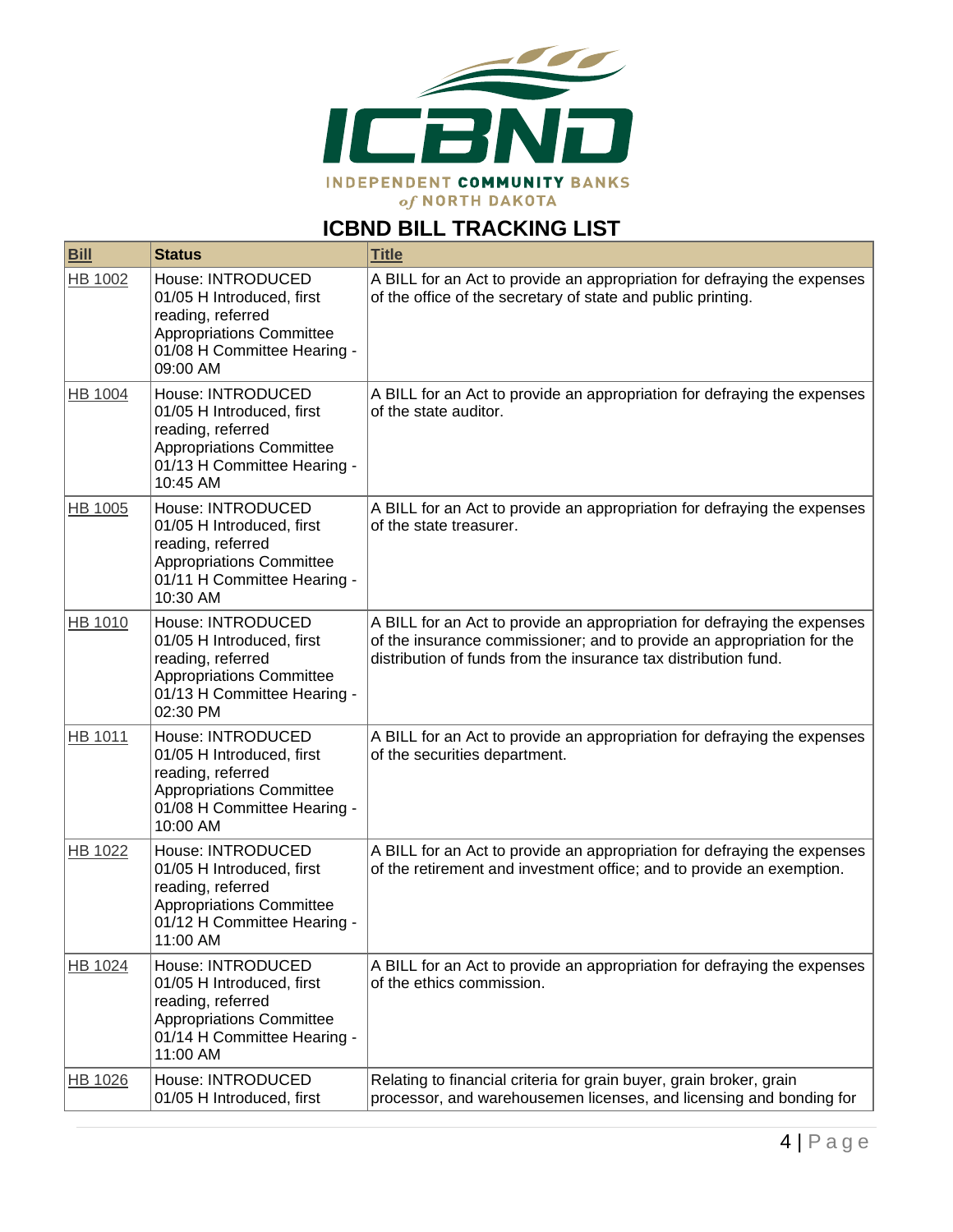|                | reading, referred Agriculture<br>Committee<br>01/07 H Committee Hearing -<br>09:00 AM                                                                                    | grain brokers and grain processors; to amend and reenact sections 60-<br>02-01, 60-02-07, 60-02-09, 60-02-11, 60-02-12, 60-02-19.1, 60-02-24,<br>60-02.1-01, 60-02.1-07, 60-02.1-08, 60-02.1-10, 60-02.1-11, 60-02.1-<br>13, 60-02.1-14, 60-02.1-15, 60-02.1-17, 60-02.1-19, 60-02.1-21, 60-<br>02.1-23, 60-02.1-29, 60-02.1-32, 60-02.1-41, subsection 2 of section 60-<br>04-01, and section 60-10-16 of the North Dakota Century Code, relating<br>to definitions of grain brokers and processors, the duties and powers of<br>the commissioner, confidentiality records, scale ticket contents, credit-<br>sale contracts, reports, annual licenses, fees, and bonds for grain<br>buyers, grain brokers, grain processors, and warehousemen; to repeal<br>sections 60-02.1-06, 60-02.1-07.1, 60-02.1-26, 60-02.1-27, and 60-10-<br>15; and to provide a penalty. |
|----------------|--------------------------------------------------------------------------------------------------------------------------------------------------------------------------|----------------------------------------------------------------------------------------------------------------------------------------------------------------------------------------------------------------------------------------------------------------------------------------------------------------------------------------------------------------------------------------------------------------------------------------------------------------------------------------------------------------------------------------------------------------------------------------------------------------------------------------------------------------------------------------------------------------------------------------------------------------------------------------------------------------------------------------------------------------------|
| HB 1037        | House: INTRODUCED<br>01/05 H Introduced, first<br>reading, referred<br>Appropriations Committee                                                                          | Relating to a legacy earnings fund; and to amend and reenact<br>subsection 1 of section 21-10-06 of the North Dakota Century Code,<br>relating to funds invested by the state investment board.                                                                                                                                                                                                                                                                                                                                                                                                                                                                                                                                                                                                                                                                      |
| HB 1043        | House: INTRODUCED<br>01/05 H Introduced, first<br>reading, referred Judiciary<br>Committee<br>01/06 H Committee Hearing -<br>01:00 PM                                    | Relating to the ethics commission delegation of duties and advisory<br>opinions; to amend and reenact subsection 2 of section 54-66-01 and<br>sections 54-66-05, 54-66-06, 54-66-07, 54-66-08, 54-66-09, and 54-66-<br>12 of the North Dakota Century Code, relating to ethics commission<br>complaint procedures.                                                                                                                                                                                                                                                                                                                                                                                                                                                                                                                                                   |
| HB 1050        | House: INTRODUCED<br>01/05 H Introduced, first<br>reading, referred Industry,<br><b>Business and Labor</b><br>Committee<br>01/06 H Committee Hearing -<br>01:30 PM       | Relating to definitions relating to business incentives, agreements, and<br>reports.                                                                                                                                                                                                                                                                                                                                                                                                                                                                                                                                                                                                                                                                                                                                                                                 |
| HB 1062        | House: INTRODUCED<br>01/05 H Introduced, first<br>reading, referred Industry,<br><b>Business and Labor</b><br>Committee<br>01/12 H Committee Hearing -<br>08:00 AM       | Relating to the confidentiality of insurance filings; and to amend and<br>reenact section 26.1-03-10, subdivision a of subsection 5 of section<br>26.1-03-19.4, and subsection 6 of section 26.1-03-19.4 of the North<br>Dakota Century Code, relating to insurance company records held by<br>the insurance commissioner.                                                                                                                                                                                                                                                                                                                                                                                                                                                                                                                                           |
| <b>HB 1087</b> | House: INTRODUCED<br>01/05 H Introduced, first<br>reading, (emergency),<br>referred Industry, Business<br>and Labor Committee<br>01/12 H Committee Hearing -<br>01:45 PM | Relating to third-party reinsurance; to amend and reenact sections 26.1-<br>03-17, 26.1-36.7-01, 26.1-36.7-02, 26.1-36.7-03, 26.1-36.7-04, 26.1-<br>36.7-05, 26.1-36.7-06, 26.1-36.7-07, 26.1-36.7-08, 26.1-36.7-09, and<br>26.1-36.7-10 of the North Dakota Century Code, relating to premium<br>taxes and credits for insurance companies and the establishment of an<br>invisible reinsurance pool for the individual health insurance market; to<br>provide for a study; to provide a penalty; to provide an appropriation;<br>and to declare an emergency.                                                                                                                                                                                                                                                                                                      |
| SB 2003        | Senate: INTRODUCED<br>01/05 S Introduced, first<br>reading, referred<br><b>Appropriations Committee</b>                                                                  | A BILL for an Act to provide an appropriation for defraying the expenses<br>of the North Dakota university system; to provide for a report; and to<br>provide an exemption.                                                                                                                                                                                                                                                                                                                                                                                                                                                                                                                                                                                                                                                                                          |
| SB 2008        | Senate: INTRODUCED<br>01/05 S Introduced, first<br>reading, referred<br>Appropriations Committee<br>01/08 S Committee Hearing -<br>11:00 AM                              | A BILL for an Act to provide an appropriation for defraying the expenses<br>of the department of financial institutions.                                                                                                                                                                                                                                                                                                                                                                                                                                                                                                                                                                                                                                                                                                                                             |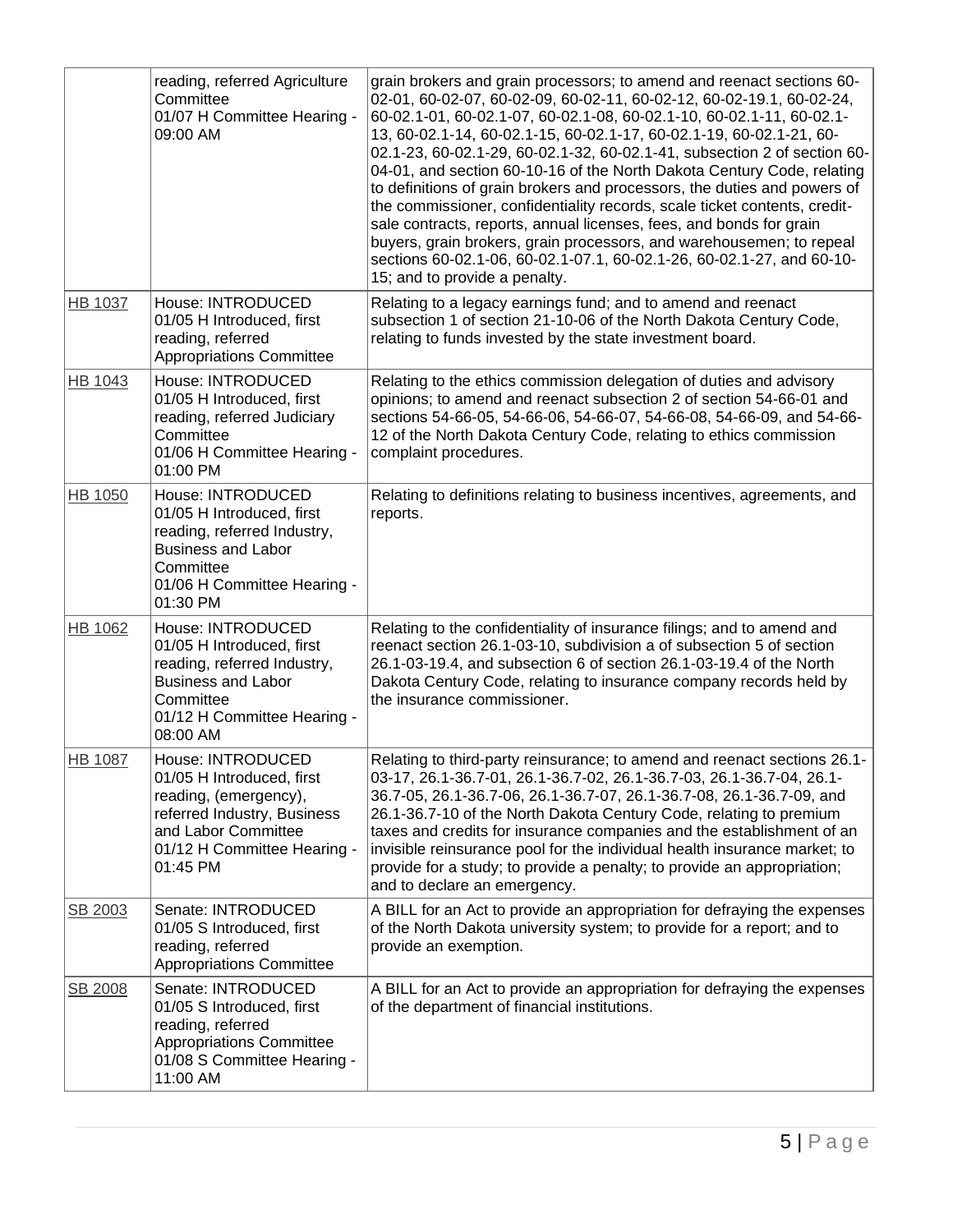| SB 2014 | Senate: INTRODUCED<br>01/05 S Introduced, first<br>reading, referred<br><b>Appropriations Committee</b><br>01/13 S Committee Hearing -<br>08:30 AM                        | A BILL for an Act to provide an appropriation for defraying the expenses<br>of the industrial commission and the agencies under its control; to<br>provide contingent funding; to provide for a transfer; and to provide an<br>exemption.                                                                                                                                                                                                                                                                                                                                                                                                                                                                                                                                                                                                        |
|---------|---------------------------------------------------------------------------------------------------------------------------------------------------------------------------|--------------------------------------------------------------------------------------------------------------------------------------------------------------------------------------------------------------------------------------------------------------------------------------------------------------------------------------------------------------------------------------------------------------------------------------------------------------------------------------------------------------------------------------------------------------------------------------------------------------------------------------------------------------------------------------------------------------------------------------------------------------------------------------------------------------------------------------------------|
| SB 2018 | Senate: INTRODUCED<br>01/05 S Introduced, first<br>reading, referred<br><b>Appropriations Committee</b>                                                                   | A BILL for an Act to provide an appropriation for defraying the expenses<br>of the department of commerce; and to provide for a transfer.                                                                                                                                                                                                                                                                                                                                                                                                                                                                                                                                                                                                                                                                                                        |
| SB 2019 | Senate: INTRODUCED<br>01/05 S Introduced, first<br>reading, referred<br><b>Appropriations Committee</b><br>01/07 S Committee Hearing -<br>01:30 PM                        | A BILL for an Act to provide an appropriation for defraying the expenses<br>of the department of career and technical education.                                                                                                                                                                                                                                                                                                                                                                                                                                                                                                                                                                                                                                                                                                                 |
| SB 2020 | Senate: INTRODUCED<br>01/05 S Introduced, first<br>reading, referred<br><b>Appropriations Committee</b>                                                                   | A BILL for an Act to provide an appropriation for defraying the expenses<br>of the North Dakota state university extension service, northern crops<br>institute, upper great plains transportation institute, main research<br>center, branch research centers, and agronomy seed farm; to provide<br>for a report; and to provide an exemption.                                                                                                                                                                                                                                                                                                                                                                                                                                                                                                 |
| SB 2021 | Senate: INTRODUCED<br>01/05 S Introduced, first<br>reading, referred<br><b>Appropriations Committee</b><br>01/06 S Committee Hearing -<br>02:30 PM                        | A BILL for an Act to provide an appropriation for defraying the expenses<br>of the information technology department; and to provide an exemption.                                                                                                                                                                                                                                                                                                                                                                                                                                                                                                                                                                                                                                                                                               |
| SB 2034 | Senate: INTRODUCED<br>01/05 S Introduced, first<br>reading, referred Judiciary<br>Committee<br>01/12 S Committee Hearing -<br>10:30 AM                                    | Relating to written advisory opinions regarding ethics.                                                                                                                                                                                                                                                                                                                                                                                                                                                                                                                                                                                                                                                                                                                                                                                          |
| SB 2048 | Senate: INTRODUCED<br>01/06 S Committee Hearing -<br>01:45 PM<br>01/13 S Committee Hearing -<br>10:30 AM                                                                  | Relating to the Revised Uniform Unclaimed Property Act; to amend and<br>reenact sections 9-12-29, 10-19.1-123, 10-33-114, and 15-02-05.2,<br>subsection 3 of section 23.1-15-07, subsections 8 and 9 of section 26.1-<br>55-02, sections 26.1-55-04, 27-05.2-04, and 30.1-20-14, subsection 3 of<br>section 35-20-17, sections 35-36-05, 38-13.1-03, 38-18.1-03, and 44-<br>04-18.25, subsection 3 of section 47-16-07.1, section 54-27-15.1,<br>subsection 6 of section 57-38-57, subsection 8 of section 57-39.2-23,<br>and section 60-01-34 of the North Dakota Century Code, relating to<br>abandoned and unclaimed property; to repeal chapter 47-30.1 of the<br>North Dakota Century Code, relating to the uniform unclaimed property<br>act; to provide for a report; to provide a penalty; and to provide a<br>continuing appropriation. |
| SB 2072 | Senate: INTRODUCED<br>01/05 S Introduced, first<br>reading, (emergency),<br>referred Industry, Business<br>and Labor Committee<br>01/12 S Committee Hearing -<br>08:30 AM | Relating to unfair trade practices and the use of rebates in the business<br>of insurance; and to declare an emergency.                                                                                                                                                                                                                                                                                                                                                                                                                                                                                                                                                                                                                                                                                                                          |
| SB 2098 | Senate: INTRODUCED<br>01/05 S Introduced, first<br>reading, referred Judiciary                                                                                            | Relating to abandoned vehicles.                                                                                                                                                                                                                                                                                                                                                                                                                                                                                                                                                                                                                                                                                                                                                                                                                  |